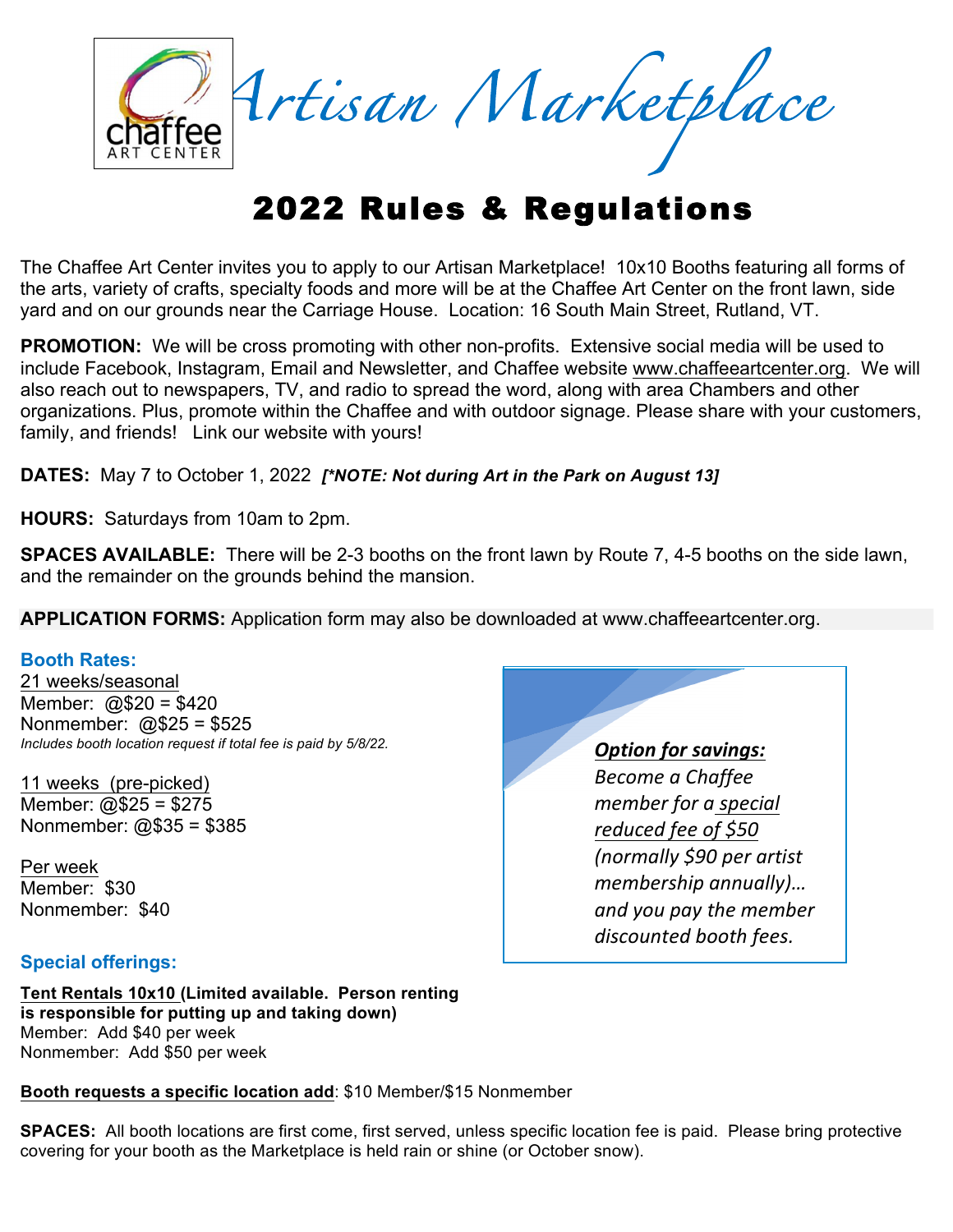**PAYMENT:** Discounted fees due before May 8, 2022. Checks or money orders are preferred. Credit cards may be used, but there is a 3% surcharge added. For special circumstances, payment plans may be set up. If sign up after the 2022 Artisan Marketplace season has started, some rates may be pro-rated. Daily exhibitors must pay before setting up.

## **Food trucks/Tents:**

Member: 21 weeks  $@20 = $420$ 11 weeks @25 = \$275 (pre-picked) Per week \$30

Nonmember: 21 weeks  $@25 = $525$ 11 weeks  $@35 = $385$  (pre-picked) Per week \$40

## **Option to have food truck / tent in Chaffee Parking Lot monthly [Mon thru Sun]**

Fee includes Saturdays during Marketplace. There will be outdoor seating at the Chaffee, on the porch and on grounds. Member: \$200 per month; Nonmember: \$250 per month

## **ELIGIBILITY GUIDELINES:**

- 1. All potential new exhibitors will be juried/fine art of any media and handcrafted items of good taste and quality. No kits, commercial molds, imports, manufactured or mass-produced items, or buy/sell items allowed. Failure to adhere by this rule will be grounds for expulsion and elimination from future events. One exhibitor per booth.
- 2. New vendor applicants: email three professional quality digital images of their work, plus one of their booth. Work shown in digital images must represent the work being exhibited and must be made by the applicant/exhibitor. Sale and/or display of work in a category other than the one the artist/creative was accepted for is prohibited.
- 3. Eligible categories to include but not limited to: Fine Art, Pottery, Fiber, Floral, Glass, Jewelry, Metal, Musical Recordings, Photography, Wood, Mixed Media, Specialty Foods.
- 4. **Vendors giving out Food or Beverage samples must provide a rider on their insurance** naming the RAAA/Chaffee Art Center as additional insured during participation. **It is due before the event(s).**

### **SET UP/TEAR DOWN:**

- Exhibitors must be set-up and ready for the public a half hour before open hours and remain until closing.
- No-shows and those who dismantle their booth set-up early for any reason including weather will jeopardize their acceptance to future events. If there is an emergency or if extenuating circumstances arise prior to the close of the event; please notify Chaffee BEFORE disassembling your booth.
- 20 lb. tent weights per leg are suggested. No stakes.
- Please clean up trash, food, etc. from your area before leaving. Small amounts of non-food trash can be put in our dumpster. If we find that too much is being discarded in our receptacle, we will have to discontinue.
- Any booths offering food or samples must provide a trash container for customers, as well as yourself. Trash must be taken with you at end of day.
- Raffles or ticket sales must be discussed with Chaffee/Sherri.
- Please move your/staff/family vehicles to designated parking area.

**REFUNDS/WITHDRAWALS:** Your check will be deposited when received. **BOOTH FEES ARE NON-REFUNDABLE.** Booth Fees will only be refunded if you are not accepted.

**CANCELLATIONS:** You must call Sherri/Chaffee at least 3 days prior to the event date you will be absent. This allows the space to be filled from the waiting list. If you do not, seasonal and other exhibitors will be responsible for paying that daily fee before vending again.

**SALES TAX:** You are responsible for collecting and paying Vermont State Sales Tax. Vermont tax representatives randomly check events. For a Vermont Sales Tax Number, call/write Vermont Dept. of Taxes, Business Tax Division, 109 State Street, Montpelier, VT 05609-1401. (802) 828-2551.

**INSURANCE:** The Chaffee Art Center/Rutland Area Art Assoc. does not have insurance to cover exhibitors. The liability is the responsibility of those vending. You must be in compliance will all state and local health regulations, and have all proper licenses, certificates and insurance that should be visible in your booth. Those who sell food items, body